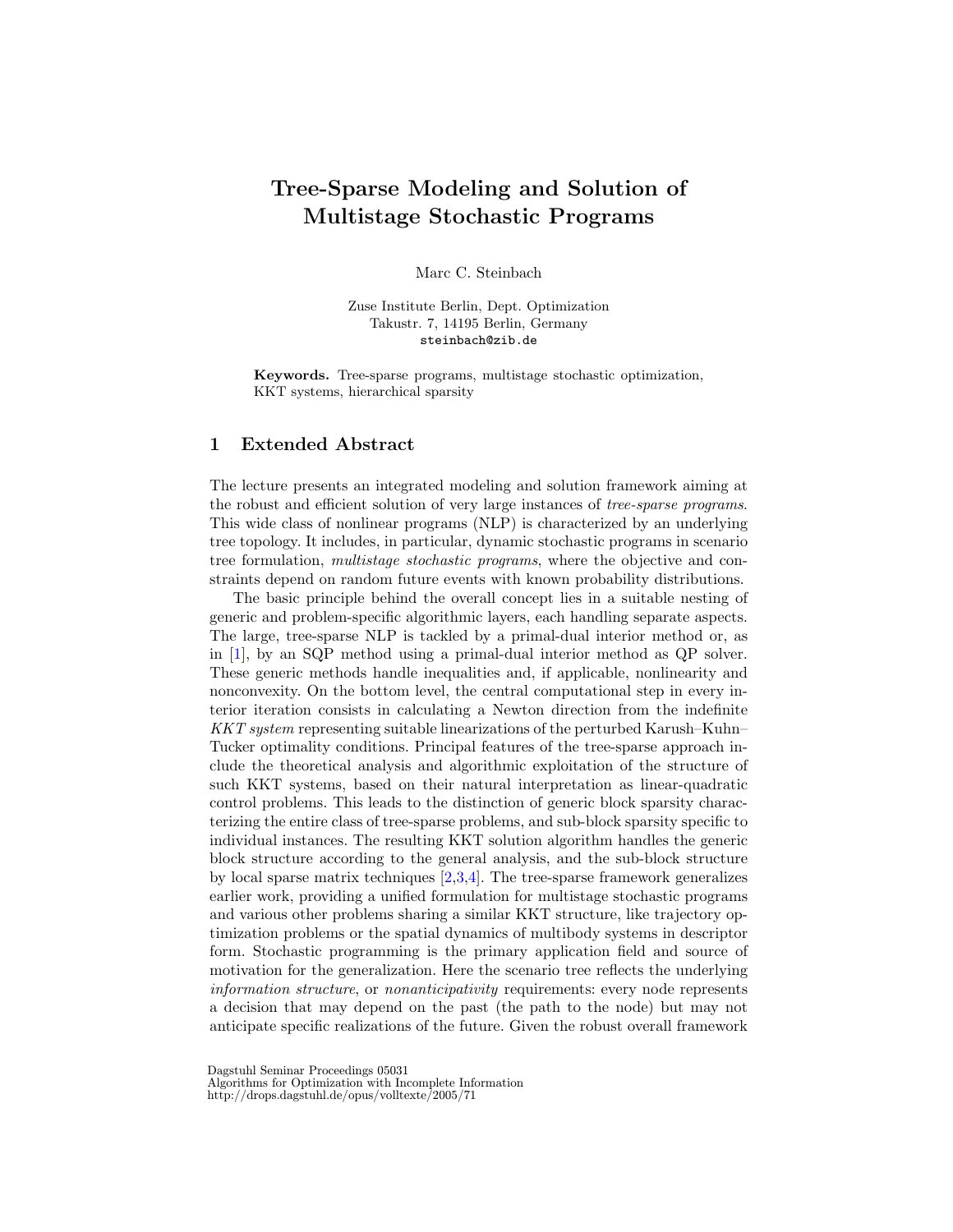## 2 M. C. Steinbach

based on interior methods and possibly SQP methods, the primary goals in algorithm development are *memory efficiency* and *runtime efficiency*, to cope with the enormous size of usual scenario tree problems. The analysis of typical properties of application models leads to the distinction of three major tree-sparse problem types with different regularity properties, each having an associated block-level KKT solution algorithm that can be adapted to the sub-block sparsity of individual instances via specialized data structures and node operations. Thus we arrive at a general modeling and solution framework, providing strong guidelines how to pose a specific problem instance properly and how to construct an associated, highly specialized sparse KKT solver [\[4](#page-2-3)[,5\]](#page-2-4).

Interior methods are widely known to be well suited for very large-scale linear and nonlinear programming, and have already earlier been considered in stochastic programming. However, their practical performance depends critically on efficient KKT solvers. When our work started, only a single paper [\[6\]](#page-2-5) addressed the multistage case, using a general-purpose sparse solver with pivoting heuristics adapted to the tree topology. All other approaches aimed at the linear two-stage case only, most of them being based on the very first interior method for stochastic programs [\[7\]](#page-2-6) and addressing sparsity on a coarse block level. Our approach is the first to systematically develop KKT solution techniques based on a detailed analysis of the rich hierarchical structure in tree-sparse programs, which is then fully exploited. It is also the first that can handle global constraints directly and efficiently. Such constraints may couple arbitrary nodes across the tree. In stochastic programs they arise as terminal conditions involving expectations; a prominent application is Markowitz type portfolio management [\[8\]](#page-2-7), [\[2\]](#page-2-1), for an application in process engineering see [\[9\]](#page-2-8). Other examples of global constraints include periodicity conditions in trajectory optimization or the modeling of kinematic loops in multibody systems.

A coarse comparison to decomposition methods (cf. the survey papers [\[10](#page-2-9)[,11\]](#page-2-10)) is as follows. Primal (nested Benders) decomposition methods, being based on successive polyhedral approximations of nodal subproblems, are suitable for linearly constrained convex stochastic programs and have proven highly successful in the purely linear case. They are not well suited for the general nonlinear case or for problems with global constraints. Dual decomposition methods have the potential of solving very general stochastic programs, including non-smooth ones. Such methods are very successful in stochastic integer programming [\[12\]](#page-2-11), but only moderately efficient on smooth problems. The proposed tree-sparse approach is efficient on linear as well as nonlinear (smooth) problems, and especially well-suited when global constraints or significant nonlinearities are involved.

Regarding practicability, the suggested specialization of the KKT solver for individual applications would generally be unacceptable if it had to be performed manually. A software tool for that purpose has therefore been developed [\[13\]](#page-2-12). This tool generates sparse implementations of the generic block operations, in the form of source code and with emphasis on memory efficiency.